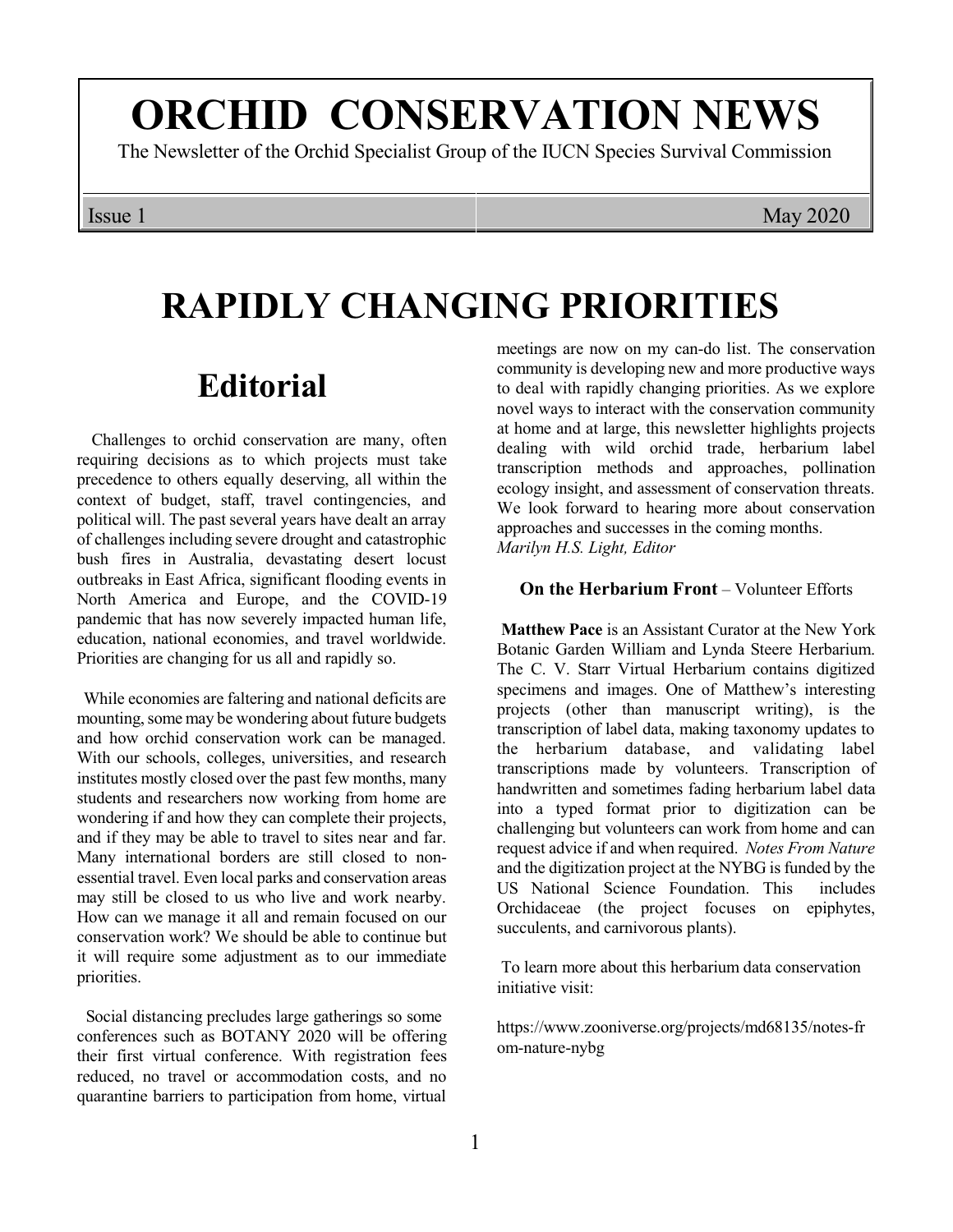#### **Orchid Trade News – OSG Global Trade Program**

**Jacob Phelps** has provided information on orchid trade initiatives happening throughout the world. Included are sections on trade in edible orchids, wild orchids as ornamental plants, as traditional medicinal sources, and for cosmetics. Visit the informative website for more information and check NEWS for regular updates. <https://globalorchidtrade.wixsite.com/home/orchids-trade>

Barcoding of edible orchids used in Chikanda in Zambia (16 species of six genera) has revealed unexpected results and conservation concern. (Veldman *et al*., 2018).

Also read Hinsley *et al*. (2019) for a trade review.

#### **Revising China's List of National Key Protected Wild Plants**

**Hong Liu**, Florida International University and Fairchild Tropical Botanic Garden, writes to inform us about a recently published comprehensive analysis on conservation measures implemented for wild Chinese orchids (Liu *et al*. 2020).

Highlights include:

1) Nearly half of Chinese orchids were categorized as threatened;

2) More than half of Chinese orchids were protected *in situ* and with *ex situ* measures;

3) The current Chinese Redlist underestimated threat from trade related over-harvest;

4) There is a need to strengthen conservation participation by institutions with utilization goal;

5) A dynamic national list of wild orchids in trade and trade volumes is needed.

#### **Bushfire Impact on Orchids** – **Australia**

 The damage wrought by recent bushfires in Australia is now being assessed. Where host trees have burned, epiphytes are obviously impacted as with the case of locally rare *Plectorrhiza tridentata* and its host trees growing in a gully rainforest site in East Gippsland, Victoria State.

https://www.abc.net.au/news/2020-03-13/rare-orchid-found-in-gipp sland-rainforest-at-risk-after-bushfire/12052458

Some terrestrial orchids may have survived but their status is currently unknown. A comprehensive account of the response of orchids to bushfire was published following the Black Saturday Victoria fire of 2009 (Duncan, 2012).

#### **Pollinator Studies and Revelations**

Houlihan *et al*. (2019) investigated the pollination ecology of the ghost orchid, *Dendrophylax lindenii*, in Florida, USA, only to find that the expected pollinator, *Cocytius antaeus*, was feeding on nectar only. They proposed that other sphinx moth taxa were or could be pollinators of protected *D. lindenii* in Florida. Pollination by *Pachylia ficus* (larval host, *Ficus aurea*), possible pollination by *Protambulyx strigilis* (larval host, *Schinus terebinthifolius*, etc.), and by *Dolba hyloeus* (larval host, *Asimina triloba*, etc.) were recorded.

[For information about the m](https://www.sphingidae.us)oths. https://www.sphingidae.us

#### **Video:**

www.nationalgeographic.com/animals/2019/07/ghostorchids-florida-surprising-pollinators-moths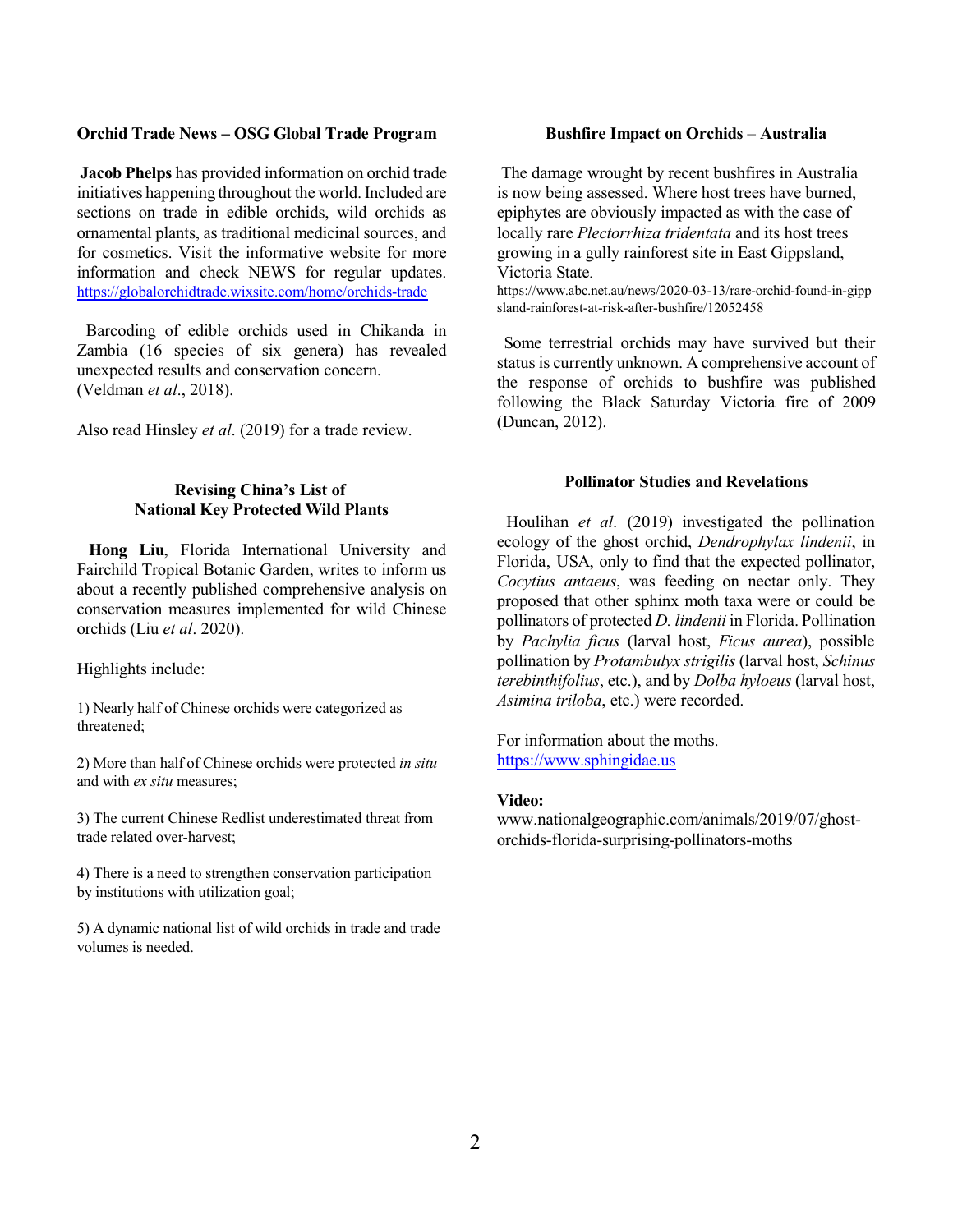## **On the Bookshelf**



Royals, H.R., J-F. Landry, and T.M. Gilligan, 2019. *Paralobesia* (Lepidoptera: Tortricidae), a systematic revision. *Memoirs of the Lepidopterists'Society,* No. 6. Washington, D.C. 149 pp. ISBN 978-1-7342874-0-0

This systematic revision has used both field-collected, and reared specimens of a micromoth, *Paralobesia*, from known hosts to address the genetic and morphological complexity of a genus of interest to orchid specialists and entomologists alike. The entire tree is provided for 43 taxa showing the species level relationships within the genus. In terms of species-level relationships, *Cypripedium reginae* is shown to be host to two moth species, *P. cypripediana* and *P. marilynae*. Whereas *P. marilynae* has only been collected/reared from *C. reginae*, *P. cypripediana* has been reared from the orchid but more frequently from *Rhus sp*. (Anacardiaceae). This volume should be of interest to those interested in plant-insect relationships. M.L.

## **Food for Thought**

Besi, E.E., Nikong, D., Mustafa, M., and R. Go. (2019). Orchid diversity in anthropocene-induced degraded tropical rainforest, an extrapolation towards conservation. *Lankesteriana* 19: 107–124.

Duncan, M. (2012). *Response of Orchids to Bushfire*. The State of Victoria Department of Sustainability and Environment Melbourne, Australia. ISBN 978-1-74287-447-0 (online)

Duncan, M., and P.D. Molony (2018). Comparing wild and introduced populations of the threatened orchid *Diuris fragrantissima* (Orchidaceae) in south-eastern Australia. *Australian Journal of Botany* 66: 459–467. [https://doi.org/10.1071/BT18047](Https://doi.org/10.1071/BT18047)

Fonge, B.A., Essomo, S.E., Bechem, T.E., Tabot, P.T., Arrey, B.D., Afanga, Y., and E.M. Assoua. (2019). Market trends and ethnobotany of orchids of Mount Cameroon. *Journal of Ethnobotany and Ethnomedecine* 15:29. [https://doi.org/10.1186/s13002-019-0308-1](Https://doi.org/10.1186/s13002-019-0308-1)

Gao, Y., Zhao, Z., Li, J., Liu, N., Jacquemyn, H., Guo, S., and X. Xing (2020). Do fungal associates of co-occurring orchids promote seed germination of the widespread orchid species *Gymnadenia conopsea* ? *Mycorrhiza*. <https://doi.org/10.1007/s00572-020-00943-1>

Guillerminet, T., Veltman, M.A., Gravendeel. B., and H.J. de Boer. (2019). Trade of Wild Orchids: an assessment of the recent CITES data. Poster - May 2019. DOI: 10.13140/RG.2.2.34094.15686

Hinsley, A., de Boer, H.J., Fay, M.F., Gale, S.W., Gardiner, L.M., Gunasekara, R.S., Kumar, P., Masters, S., Metusala, D., Roberts, D.L., Veldman, S., Wong, S., and J. Phelps. (2018). A review of the trade in orchids and its implications for conservation. *Botanical Journal of the Linnean Society* 186: 435–455.

Houlihan, P.R., Stone, M., Clem, S.E., Owen, M., and T.C. Emmel. (2019). Pollination ecology of the ghost orchid (*Dendrophylax lindenii*): A first description with new hypotheses for Darwin's orchids. *Scientific Reports* 9: 12850. [https://doi.org/10.1038/s41598-010-49387-4](Https://doi.org/10.1038/s41598-010-49387-4)